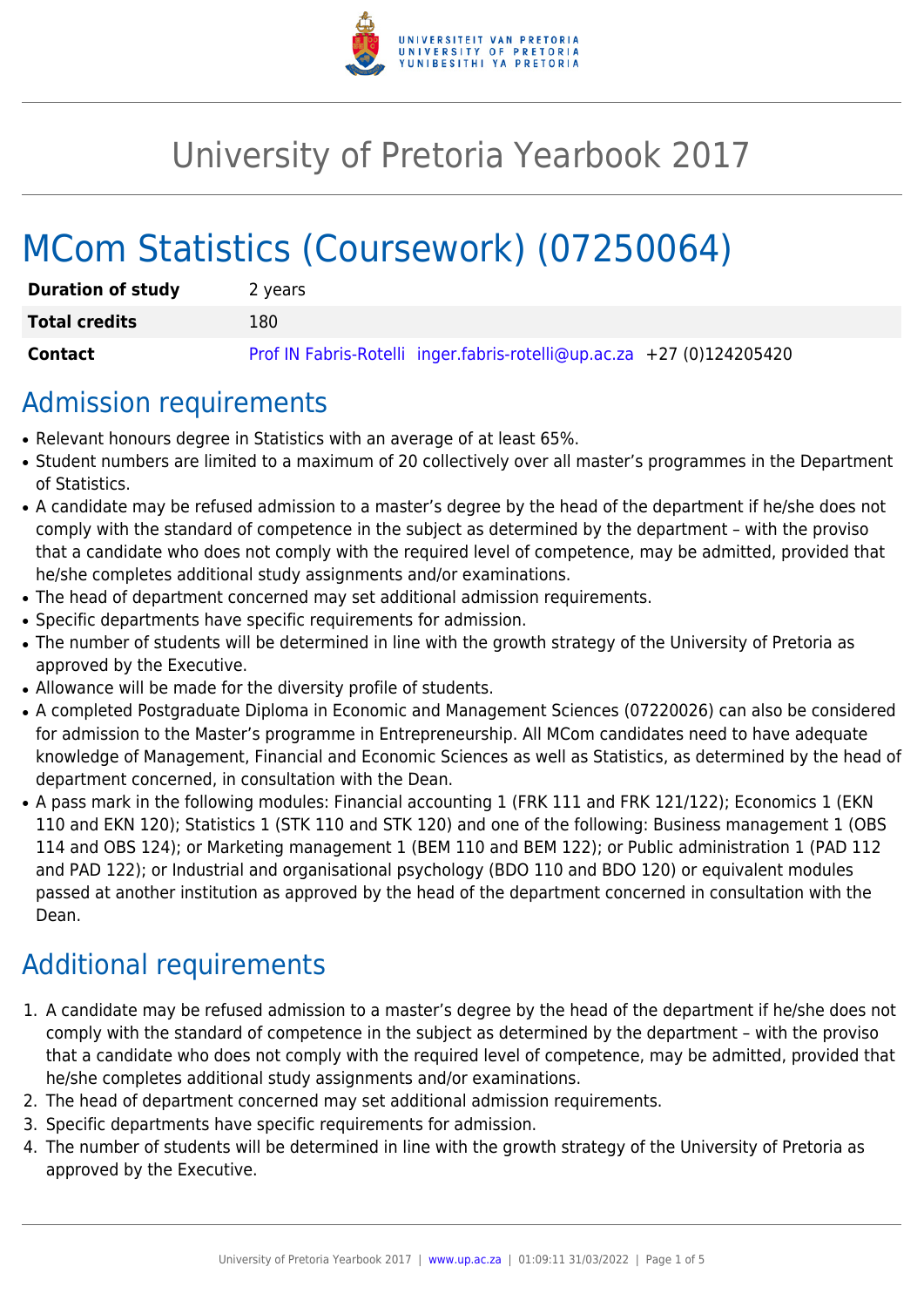

- 5. Allowance will be made for the diversity profile of students.
- 6. A completed Postgraduate Diploma in Economic and Management Sciences can also be considered for admission to the Master's programme in Entrepreneurship.

All MCom candidates need to have adequate knowledge of Management, Financial and Economic Sciences as well as Statistics, as determined by the head of department concerned, in consultation with the Dean. A pass mark in the following modules:

- Financial accounting 1 (FRK 111 and FRK 121/122);
- Economics 1 (EKN 110 and EKN 120);
- Statistics 1 (STK 110 and STK 120) and one of the following:
- Business management 1 (OBS 114 and OBS 124); or
- Marketing management 1 (BEM 110 and BEM 122); or
- Public administration 1 (PAD 112 and PAD 122); or
- Industrial and organisational psychology (BDO 110 and BDO 120) or equivalent modules passed at another institution as approved by the head of the department concerned in consultation with the Dean.

## Other programme-specific information

As long as progress is satisfactory, renewal of registration of a master's student will be accepted for a second year of study in the case of a full-time student. Renewal of registration for a third and subsequent years for a fulltime student will only take place when Student Administration of the Faculty receives a written motivation (the required form can be obtained from the Head of Department) that is supported by the Head of Department and Postgraduate Studies Committee.(See Regulations G.32 and G.36.)

## Examinations and pass requirements

The pass mark for both a dissertation and a mini-dissertation is 50%. The provisions regarding pass requirements for dissertations, contained in General Regulation G.12.2, apply mutatis mutandis to minidissertations. A pass mark of at least 50% is required in the examination of each module.

## Research information

## **Dissertations/mini-dissertations/research reports, curricula and modules**

- 1. The degree programme requires that a dissertation/mini-dissertation/research article must be submitted in a field of study chosen from the fields covered for the honours degree, provided that the Dean may, on the recommendation of the head of department concerned, approve the replacement of the required dissertation by the successful completion of a prescribed number of module credits and a mini-dissertation/research article.
- 2. Information on modules, credits and syllabi is available, on request, from the head of department concerned.
- 3. A module in Research Methodology is compulsory in all programmes. The Dean may, on the recommendation of the head of department concerned, waive the prerequisites.
- 4. Sufficient number of bound copies of the thesis/dissertation must be submitted to the Head: Student Administration for examination, after permission is granted by the supervisor.

## **Article for publication**

A dean may require, before or on submission of a dissertation, the submission of a draft article for publication to the supervisor. The draft article should be based on the research that the student has conducted for the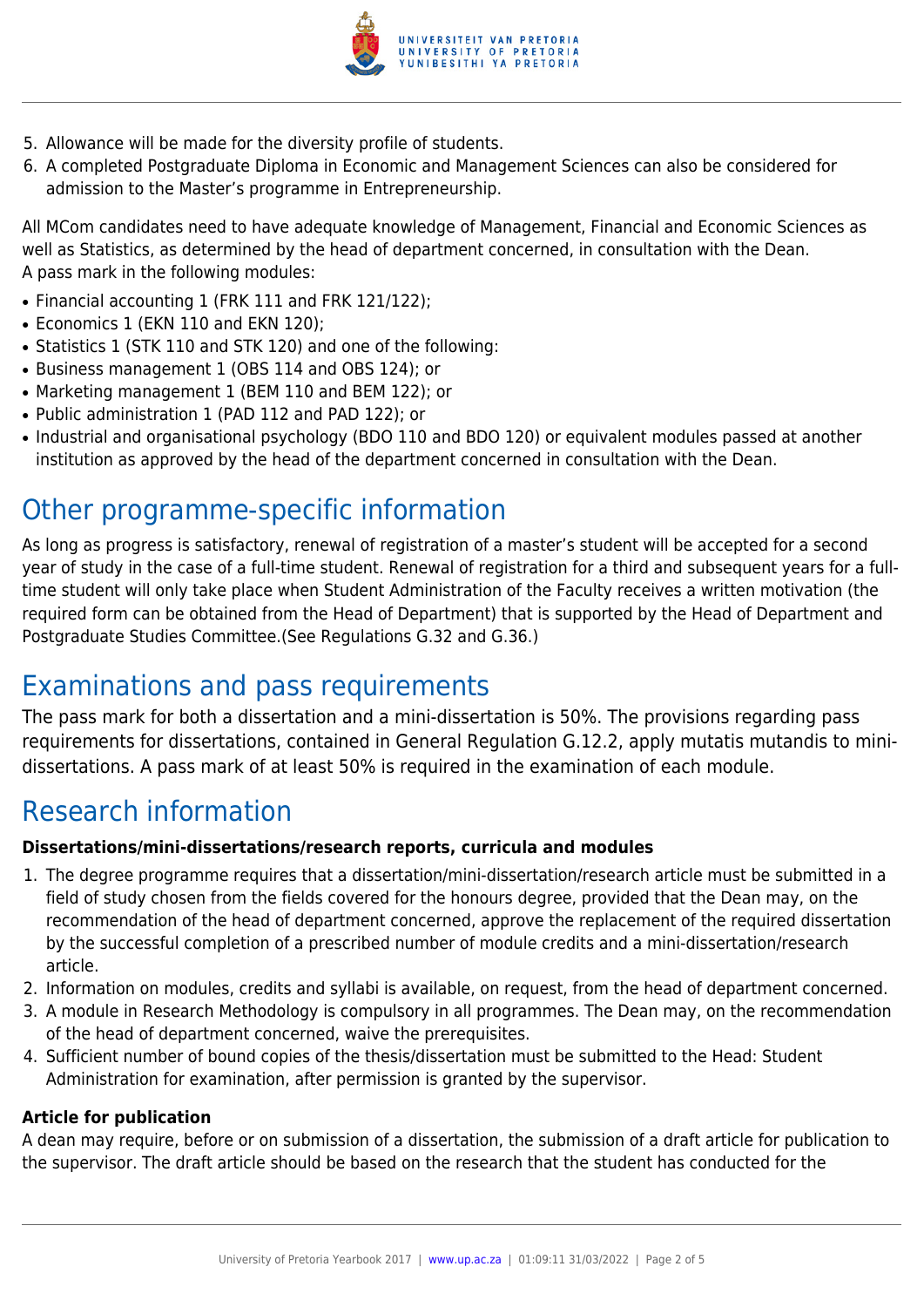

dissertation and be approved by the supervisor concerned. The supervisor should then have the opportunity to take the paper through all the processes of revision and resubmission as may be necessary and/or appropriate in order to achieve publication.

### **Submission of dissertation**

A dissertation is submitted to the Head: Student Administration, before the closing date for the various graduation ceremonies as announced annually.

For examination purposes, a student must, in consultation with the supervisor, submit a sufficient number of bound copies of the dissertation, printed on good quality paper and of good letter quality, to the Head: Student Administration. Permission to submit the dissertation in unbound form may be obtained from the supervisor concerned on condition that a copy of the final approved dissertation is presented to the examiners in bound format or electronic format.

In addition to the copies already mentioned, each successful student must submit a bound paper copy as well as two electronic copies of the approved dissertation to the Head: Student Administration in the format specified by the faculty and in accordance with the minimum standards set by the Department of Library Services, before 15 February for the Autumn graduation ceremonies and before 15 July for the Spring graduation ceremonies, failing which the degree will only be conferred during a subsequent series of graduation ceremonies.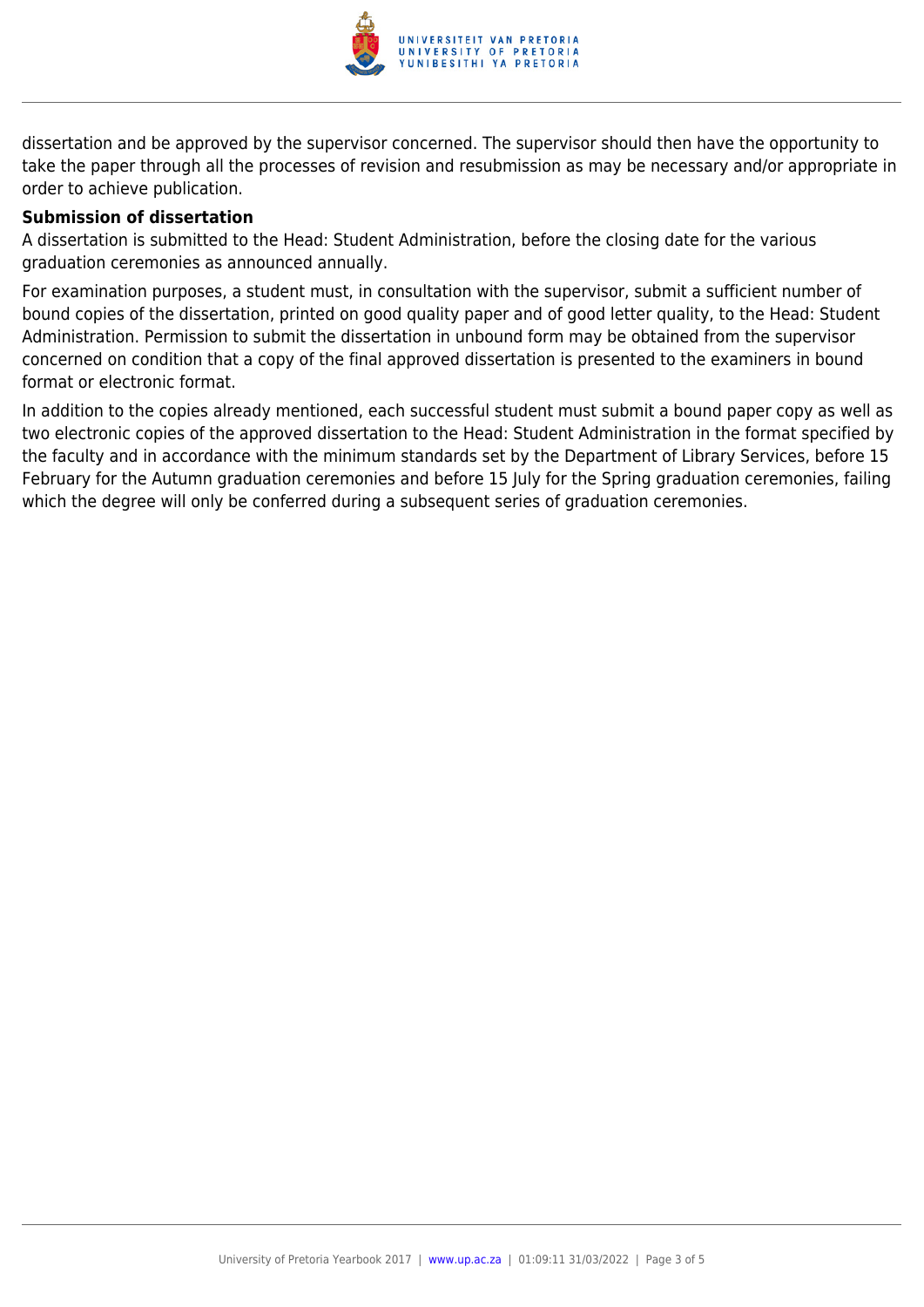

## Curriculum: Final year

**Minimum credits: 180**

## **Core modules**

## **Mini-dissertation: Mathematical statistics 895 (WST 895)**

| <b>Module credits</b>         | 100.00                                       |
|-------------------------------|----------------------------------------------|
| <b>Service modules</b>        | Faculty of Natural and Agricultural Sciences |
| <b>Prerequisites</b>          | No prerequisites.                            |
| <b>Language of tuition</b>    | Module is presented in English               |
| <b>Academic organisation</b>  | <b>Statistics</b>                            |
| <b>Period of presentation</b> | Year                                         |
|                               |                                              |

## **Statistical learning 880 (MVA 880)**

| <b>Module credits</b>         | 20.00                                        |
|-------------------------------|----------------------------------------------|
| <b>Service modules</b>        | Faculty of Natural and Agricultural Sciences |
| <b>Prerequisites</b>          | No prerequisites.                            |
| <b>Contact time</b>           | 1 lecture per week                           |
| <b>Language of tuition</b>    | Module is presented in English               |
| <b>Academic organisation</b>  | <b>Statistics</b>                            |
| <b>Period of presentation</b> | Semester 1 or Semester 2                     |

## **Module content**

Supervised and unsupervised methods, including computational methods, within the broader context of data mining. Supervised learning. Linear methods for Regression, Classification and Prediction. Basis Expansions, Regularisation, Smoothing, Additive models and Support Vector Machines. Unsupervised learning: Clustering, principal components, dimensional reduction. Data methods: Organisation of data and exploratory data analysis.

## **Capita selecta: Statistics 880 (STK 880)**

| <b>Module credits</b>         | 20.00                                                |
|-------------------------------|------------------------------------------------------|
| <b>Service modules</b>        | Faculty of Natural and Agricultural Sciences         |
| <b>Prerequisites</b>          | No prerequisites.                                    |
| <b>Contact time</b>           | 1 lecture per week, 1 other contact session per week |
| <b>Language of tuition</b>    | Module is presented in English                       |
| <b>Academic organisation</b>  | <b>Statistics</b>                                    |
| <b>Period of presentation</b> | Semester 1 or Semester 2                             |